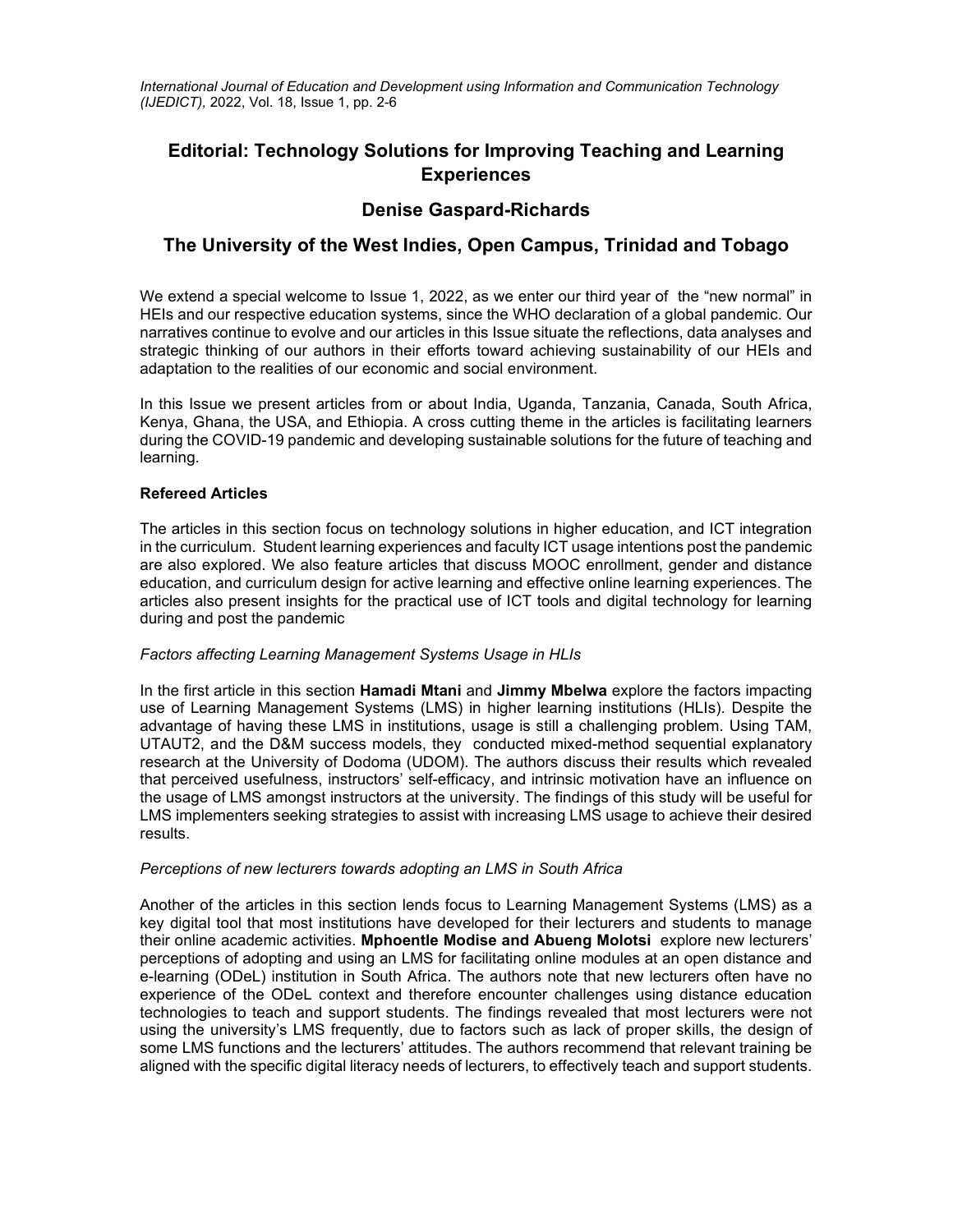#### *MBA students' perceptions of challenges and attitudes towards using MS Teams*

On the theme of integrating software in the teaching and learning environment, **Cheng** and **Ifinedo**  discuss MBA students' perceptions of challenges and attitudes toward using Microsoft Teams (MST) for collaborative work early in the COVID-19 pandemic. A key finding noted by the authors is the lack of IT readiness at the university, including training for the university's faculty, staff, and students on the use of such tools, the lack of IT skills among the university' stakeholders, and limited efforts toward using online learning tools. The authors offer recommendations that include ongoing ICT training for faculty and students, making it mandatory for faculty to teach at least one of their courses in online format and development of dedicated software tools that could help to increase the use of such tools for online learning and teaching.

*Implementing Interactive Literacy Software in Early Childhood Education* 

Next, we explore a case of implementing the free web-based interactive literacy software, ABRACADBRA, in early childhood education classes in Kenya. **Iminza, Lysenko, Wade & Abrami** focus on the changes in teaching resulting from use of the software and posit that use leads to improvements in the young students' foundational reading ability and computer skills among others. The authors report that a combination of teacher resilience and school leadership drove successful implementation of the software and they suggest areas for future research including, the effects of the software on a range of preschoolers' learning outcomes and an examination of the training and support model for optimal, sustainable, and scalable effects on instruction.

### *Student learning experiences in a flipped classroom*

In a study of student learning experiences in a flipped classroom, **Aidoo, Tsyawo, Quansah & Boateng**, examine the student perceptions of their learning outcomes. The authors used a mixed case study research design for their study and among the findings they noted that most students had positive perceptions of the flipped classroom in terms of engagement, usefulness, effectiveness, expectation, and satisfaction and would recommend the course taught using the flipped classroom approach to other students in the Ghanian context. However, the authors noted that students faced some challenges learning in the flipped classroom environment due to a lack of resources to support their learning. The study contributes to the existing literature on flipped classrooms for stakeholders in developing countries.

### *Student perceptions influencing MOOC enrolment*

In this article entitled **Student perceptions influencing MOOC enrolment in Higher Education Institutions: An IQA perspective**, **Lexman & Baral** discuss the drivers influencing students to enroll in Massive Open Online Courses (MOOCs). The authors conducted focus group discussions (FGD) and interviews among a sample of students at a business school in India. Their findings discussed in the article identified 'self Interest' and 'institutional requirement' as the primary drivers for enrolling in MOOCs, while 'employability' and 'result demonstrability' emerged as the primary outcomes. The authors conclude that understanding learner perspectives and making the necessary pedagogical affordances could help to realize the tremendous potential earlier envisaged with the introduction of MOOCs to support learner engagement and retention in the future.

#### *Review of Online Examination Security for the Moodle LMS*

During the COVID-19 pandemic there has been greater need to transform learning and teaching modes from conventional face-to-face to fully online including use of platforms for online examinations. In this study **Said Ally** explores the security profile of the Moodle platform as an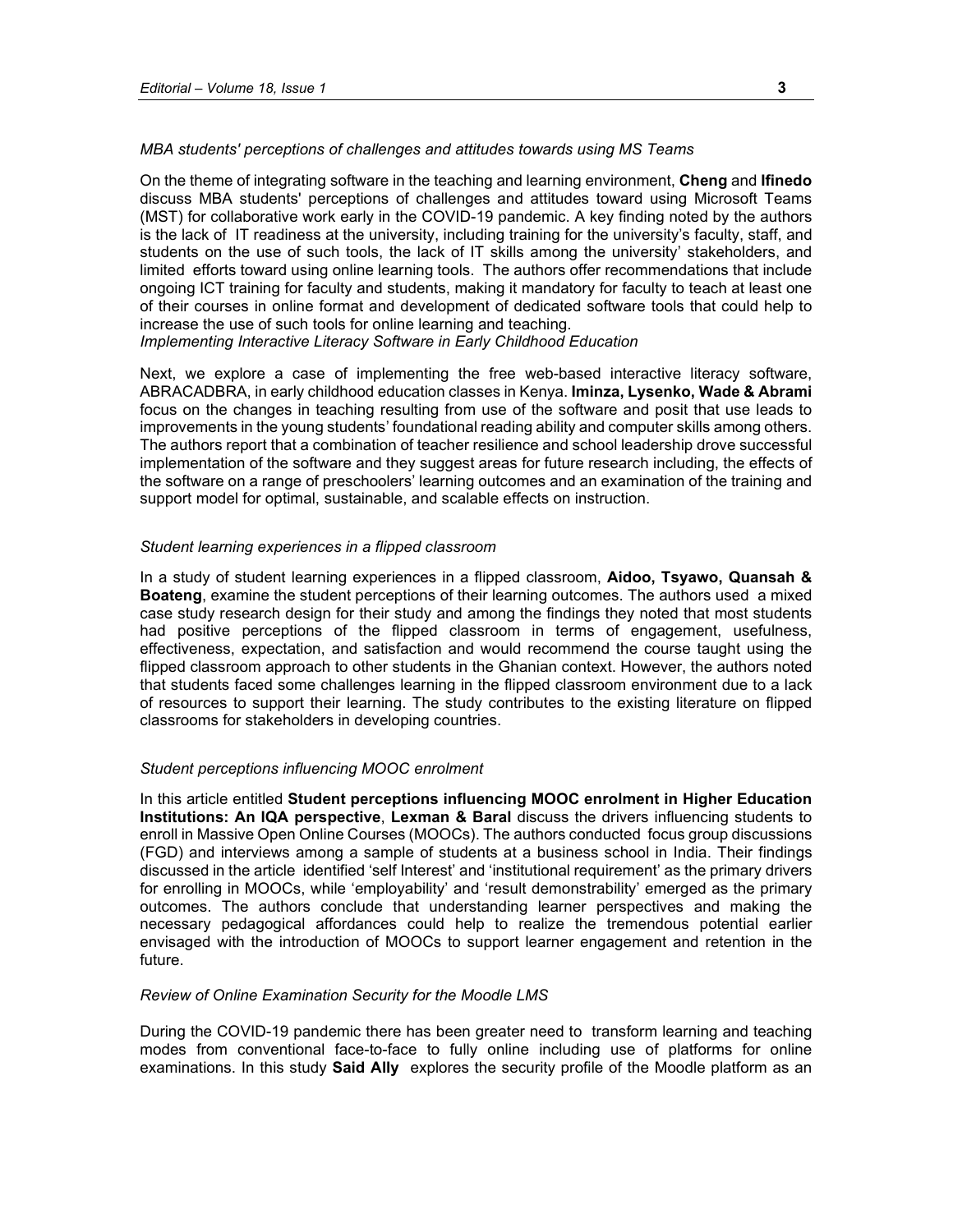integral component for administration of online examinations. The author reviews the pedagogical assessment features, software configurations, and settings of the Quiz module and validates the Moodle Quiz module as a workspace that meets the practical requirements for an efficient, secured, cost-effective, and virtually enabled standard online examination platform. The author also acknowledges that it is only when the software is properly and securely hosted and configured on a reliable computing infrastructure, that its effectiveness is assured.

### *Continued usage intentions of digital technologies post the COVID-19 pandemic*

In a paper entitled, **Continued usage intentions of digital technologies post-pandemic through the Expectation-Confirmation Model: the case of a Tanzanian university** the authors explore the intentions of faculty to continue using digital technologies post-pandemic in the Tanzanian context. The study adapted the Expectation-Confirmation Model to investigate continuance usage intentions of digital technologies in enhancing teaching activities. The findings indicate that perceived usefulness and satisfaction are two factors that motivate instructors' continuance usage intentions and continued use of digital technologies in teaching is defined by pragmatic concerns and structural issues related to access, cost, and know-how. The authors, **Mtebe** and **Gallagher** note the need for digital training, accreditation, and localized content that has linkages to the lived experiences of teachers in the Tanzanian context. They posit mitigation of the barriers related to data costs and connectivity within a participatory and incentivized model. The authors suggest that the findings may be applicable to institutions that are developing contextspecific digital training for teaching staff.

### *Exploring the Education Experience in Online Learning*

The effects of the COVID-19 pandemic on teaching and learning are further explored in the article by **Kimera Moodley, Mari van Wyk, Anna Robberts & Eugenie Wolff.** The authors explore the implications of online learning continuing post pandemic focusing on the experiences of students in a short course on "I*nstructional Design Tools for E-learning*". The reflections of the participants and the outcome of a course evaluation survey indicate the importance, affordances, and shortcomings in designing for online learning. The study findings indicate the positive effect of dynamic and authentic learning experiences and highlights the significance of good design practices.

#### *Moderating role of 'Gender' in Students' Acceptance of Distance Learning*

Moving away from the themes of integration of ICT and learner experiences, in this article **Nsibirano, Kabonesa and Nannyonga** present the results of a cross sectional study in Uganda aimed at understanding learners' awareness and perceptions of distance learning in the context of that country's universal access in education policy and the lack of development of the physical or the online infrastructure to support an increase in enrolment. The authors posit that interested applicants are denied an opportunity to enter the largely on-campus programmes on offer, and often with obvious gender related consequences. Their findings show that what male and female students know, and their perceptions of distance learning, are influenced by the positive and negative views they hold.

#### *Beyond boundaries of cultural capital for inclusion of IT in the curriculum*

In an article entitled **Beyond Boundaries of Cultural Capital in Determining the Inclusion of Information Technology in High School Curriculum, Alton Dewa** used Bourdieu's conception of cultural capital to explore why public schools in South Africa shun away from including IT in their curriculum. The findings of this study suggest it is a challenge for schools designated as having low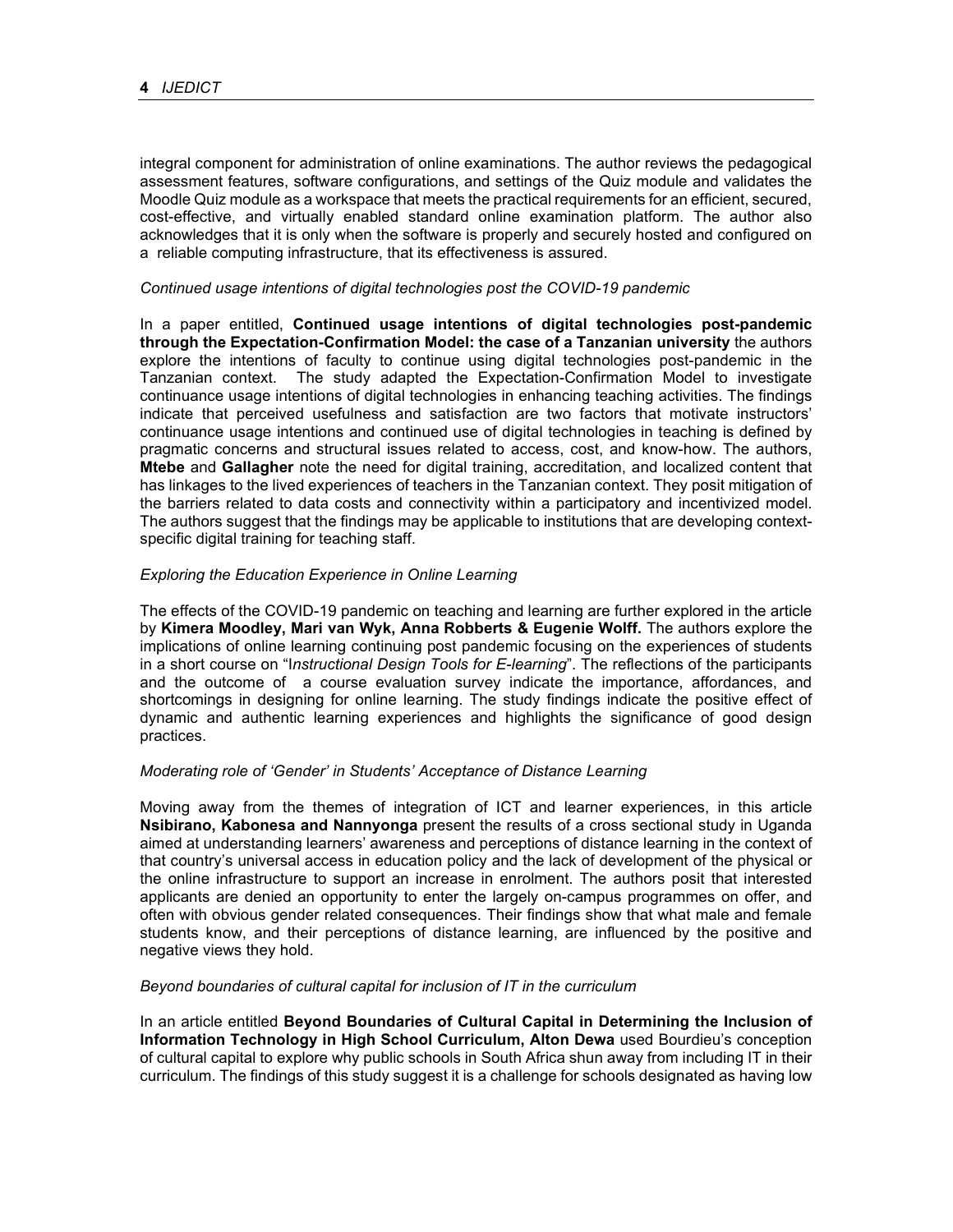cultural capital to offer IT among their subjects as it is not practiced by the community or society in which the schools exist. The paper concludes by noting that cultural capital does not hinder students' performance and students from low cultural capital communities can achieve good grades even though they learn under difficult circumstances of inadequate educational resources.

#### *Improving Data Visualization Skills: A Curriculum Design*

In our final article in this section, we continue along the theme of curriculum inputs, and **Asamoah** presents a curriculum designed for teaching basic and advanced concepts in data visualization. The author used the survey method to examine whether respondents perceived the pedagogic approach to have enhanced their data visualization competence. The findings indicate student preference for a hands-on pedagogic approach to learning data visualization as compared to an entirely theory-based approach. The participants rated most components of the curriculum highly as well as the pedagogical structure. The author concludes by noting that as a cognitive tool, the students recognized that visualization helps to generate deeper insights into data, and it supports effective decision-making.

## **From the Field**

The articles in this section present some interesting and important insights for continuity of education provision and how the integration of ICT, adaptations of software and instructional design imperatives may best assist in times of disruptions to education delivery such as occurred with the COVID-19 pandemic.

#### *Information System Innovative Framework for Online Oral Examinations*

In our first article in this section **Said Ally & George Oreku** highlight a response to the conduct of assessment. The authors note the vulnerability of traditional face to face examinations to high security risks and administration costs. The paper presents a framework for the conduct of oral examinations online. The authors present the **OREX** framework, which was tested during the early months of the COVID-19 pandemic that provided the university stakeholders with a viable alternative assessment system. The article brings insights for achieving a sustainable digitally enabled solution in a mechanism that can be easily adopted by higher learning institutions.

#### *ICT Integration into the Curriculum of Ghanaian Pre-Tertiary Schools*

In the context of ICT integration in the curriculum, in this article the authors draw on the COVID-19 pandemic lockdown experience of a higher education institution in Ghana in its effort to fully utilize the Online Teaching and Learning platform. **Ibrahim, Mohammed Gunu, Ibrahim Nantomah & Fuseini Inusah** focus on ICT integration in pre-tertiary institutions and their findings revealed barriers to effective ICT integration, including inadequate computers, inadequate network connectivity and lack of school level ICT policies. It was also revealed that apart from ICT being taught as a subject in the schools, not much is done to ensure the use of ICT in teaching other subjects. The authors recommend infrastructural development and technical and professional training of teachers at the pre-tertiary school level as an aid to ICT adoption at the higher levels of the education system.

## *Incorporating Active Learning Into the Design of Online Management Courses*

In this article, authors **Colleen Wolverton & Brandi Guidry Hollier** discuss the importance of reflecting on best practices that can aid in the presentation and construction of knowledge in online environments. The authors provide faculty with guidelines to expedite the design process for developing high-quality online courses that incorporate important pedagogical elements, such as